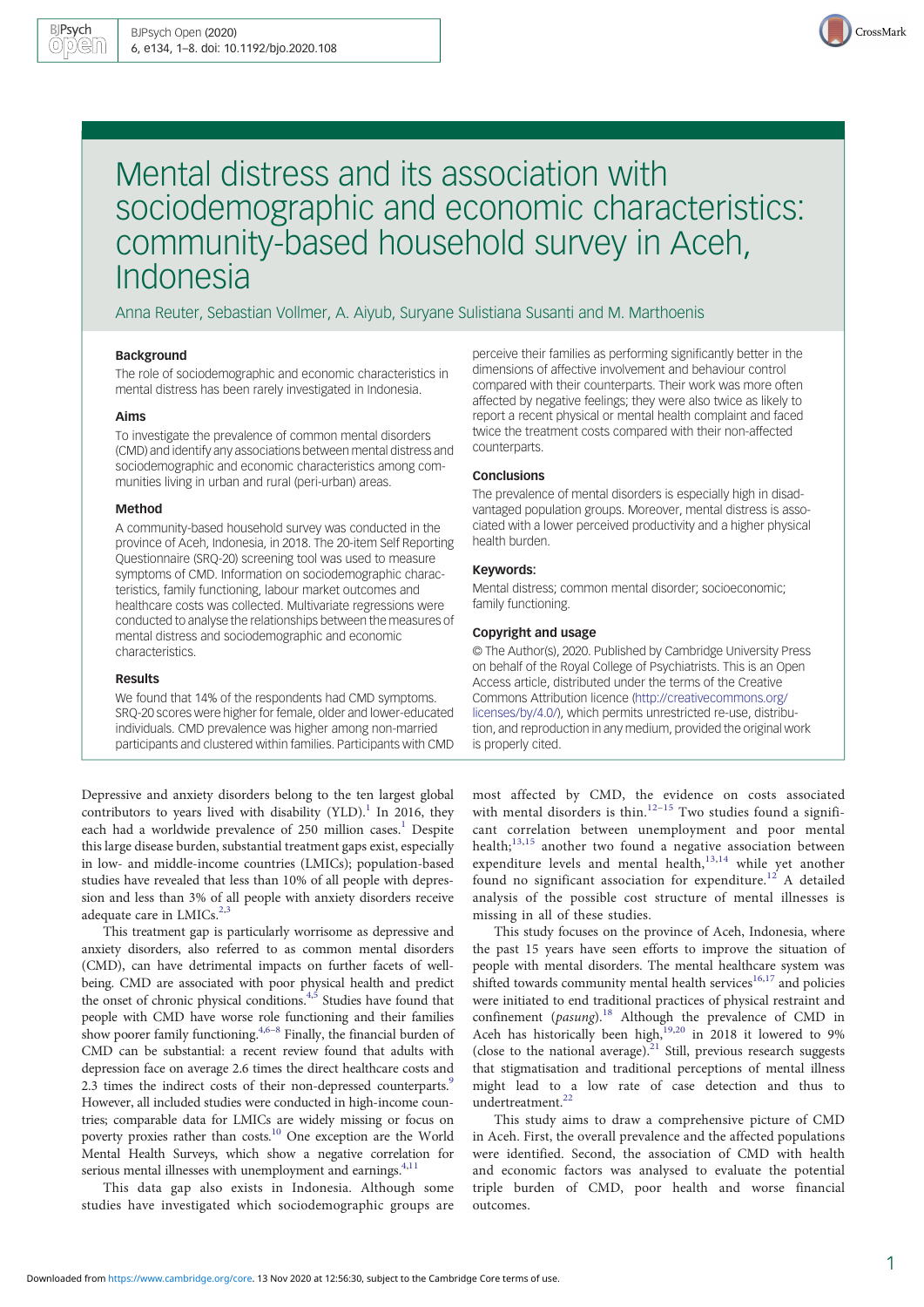# Method

## Data collection

From February to April 2018, we conducted a cross-sectional household survey in the district of Aceh Besar (the following districts were excluded for logistical reasons: Pulo Aceh, Lhoong, Lembah Seulawah, Leupung and Kota Jantho) and the cities of Sabang and Banda Aceh in Aceh province, Indonesia. Within each district or city, subdistricts were randomly sampled using population weights based on population data from the regency's statistical office.<sup>23,24</sup> Within the subdistricts, villages were randomly sampled. The approached villages are identified in Fig. 1. Within the villages, households were sampled using a random walk scheme; if a sampled household was absent, it was visited again at another date and time. Within each household, all members aged 17 years and older were asked to participate in the individual interview (the key informant of the household identified household members). Additionally, one member (preferably the household head/spouse) was interviewed for the general household questionnaire. Written informed consent was obtained from each participant; refusal was possible for the complete survey as well as for each single item. The interviews were conducted by nursing students from Syiah Kuala University and the Nursing Academy Sabang, who undertook a 2-day training prior to data collection. Ethical approval was obtained from Syiah Kuala University and the University of Göttingen.

## Measurement of CMD

To measure CMD, we used the 20-item Self Reporting Questionnaire (SRQ-20).<sup>[25,26](#page-7-0)</sup> The SRQ-20 was introduced by the World Health Organization (WHO) to screen for non-psychotic disorders in LMICs and has been widely implemented,<sup>25-[28](#page-7-0)</sup> including in the study region.[29](#page-7-0) The original instrument consists of 20 questions regarding the prevalence of somatic, cognitive and emotional symptoms over the past 30 days, measured 0 or 1 (No/Yes),



Fig. 1 Villages in the study sample.

Administrative areas of the villages included in the study sample (universal transverse Mercator (UTM) projection zone 46) are depicted in light green. The location of the Baiturrahman Grand Mosque in the city centre of Banda Aceh is marked in dark green.

thus adding up to a 0–20 scale. To adjust the SRQ-20 to local norms, we dropped the question on suicidal thoughts. An earlier study in Indonesia validated the full SRQ-20 using a 5/6 cut-off  $(SRQ-20 \ge 6)$  to indicate the prevalence of CMD (positive predictive value 60%, negative predictive value  $92\%$ );<sup>[30](#page-7-0)</sup> this cut-off is also applied by the health surveys from the Indonesian Ministry of Health. We used this cut-off despite removing one item, thus obtaining a rather conservative estimate. The Cronbach alpha of the SRQ-20 in the present study was 0.813, which suggests a good internal consistency. The single items are depicted in supplementary Table 1, available online at [https://doi.org/10.1192/bjo.2020.108.](https://doi.org/10.1192/bjo.2020.108)

# Further household and individual characteristics

The household and individual characteristics used for the analyses are shown in supplementary Table 2. Gender, age and years of education served as controls in the main analyses, and we used information on marital status, occupation, district and reception of any state support to assess possible differences in the prevalence of mental distress across these groups. Reception of any state support is a variable collected at the household level and indicates whether any member of the household was a beneficiary of one of six public social support programmes (Raskin, KIS, JKA, BSM, PKH and KKS).

Family functioning was measured using a shortened version of the McMaster Family Assessment Device (FAD).<sup>[31](#page-7-0)</sup> The items are grouped into six categories adapted from the McMaster Model of Family Functioning: problem-solving, communication, roles, affective responsiveness, affective involvement and behaviour control, plus an extra category for general functioning. Each item asks for the level of agreement with a statement regarding one of these dimensions, ranging from 'strongly disagree' (1) to 'strongly agree' (4).

We assessed associated costs by analysing potential indirect costs (labour force participation, absenteeism, presenteeism) and potential direct costs (costs of treatment seeking), similar to König et al (201[9](#page-6-0)).<sup>9</sup> Labour-related characteristics include data on employment status, weekly working hours and days as well as monthly payment. Moreover, we assessed the subjective impact of mental distress on work productivity: we specifically asked whether participants' work in the past 30 days had been affected by negative feelings, how many days of work had been affected, whether physical problems had been the reason for the negative feelings and whether the individual had sought treatment owing to these feelings.

For the assessment of healthcare costs, we used self-reported information on the occurrence of any health complaints (physical or mental) over the past 30 days; whether treatment was sought and at which type of facility (multiple answers possible); how much time was spent on travelling, waiting and the treatment; and how much money was spent on travelling, treatment and medication.

# Statistical analysis

We regressed the scores of the SRQ-20 on age, gender and education to analyse the association of mental distress with these base characteristics using an F-test for joint significance. In the subsequent steps, we use these base characteristics as controls.

To identify which socioeconomic groups were affected, we employed a linear probability model regressing the indicator for CMD ( $S RQ-20 \ge 6$ ) on the respective socioeconomic characteristics, controlling for age, gender and education and then predicting the prevalence of CMD over the groups of interest. To assess the association of family functioning with CMD, we used an ordered logistic model regressing each FAD item on the CMD indicator, controlling for age, gender and education. Finally, to analyse the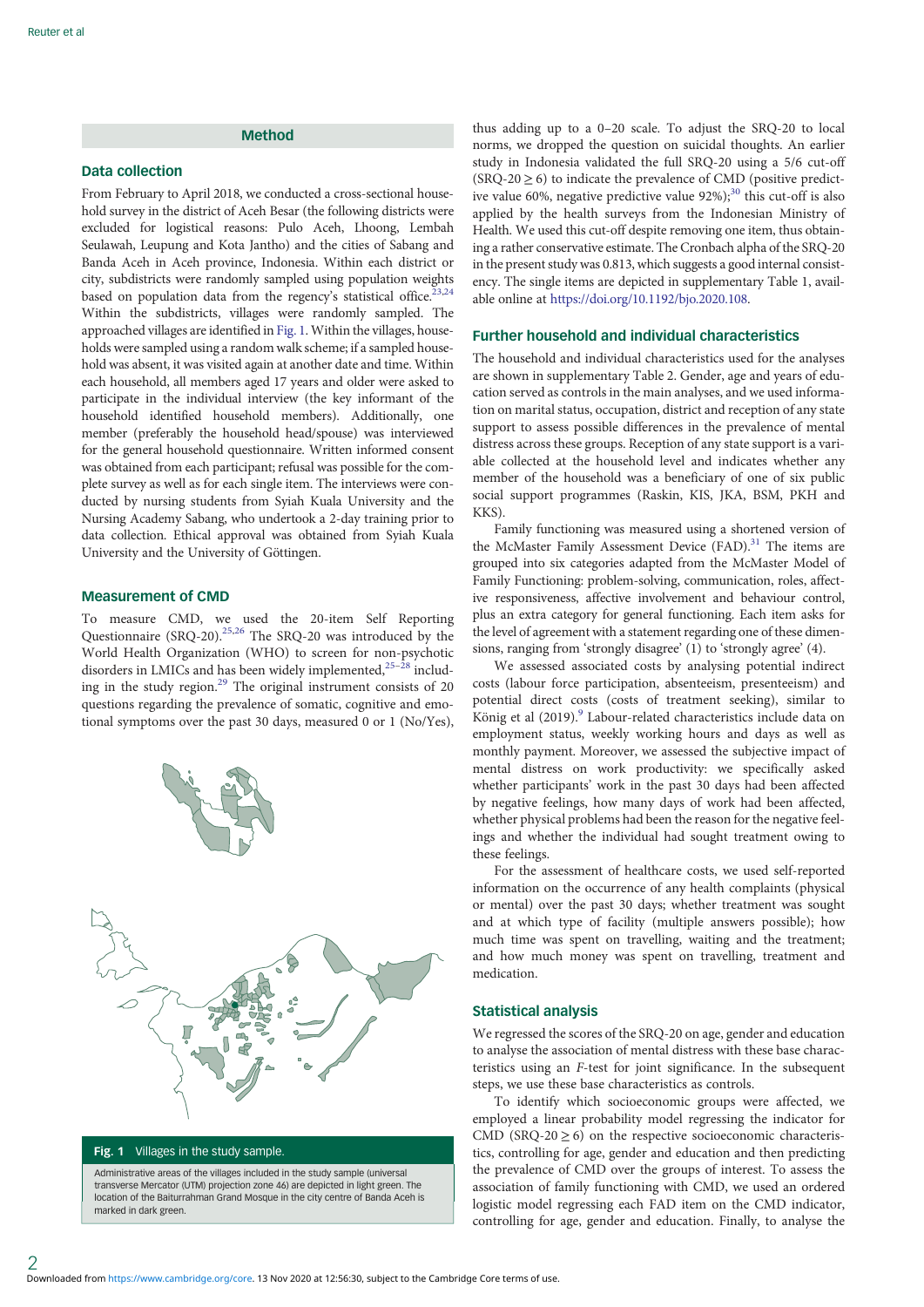costs associated with CMD, we regressed the outcome of interest on the CMD indicator, controlling for age, gender and education, and then predicted the outcome by CMD status. All models clustered standard errors at the household level. All statistical analyses were conducted with Stata/SE 15.1 on MacOS.

## Results

#### Participation rates

Overall, 821 households were approached; 640 (78%) agreed to participate, 132 were absent or busy, and the remainder refused or did not participate for other reasons. On average, 2.47 interviews were conducted per household. In total, the participating households consisted of 2107 adults, of whom 1490 (71%) were present and agreed to participate. In eight cases, the household questionnaire (but no individual interview) was completed; these cases were excluded in the following analysis.

#### Descriptive statistics

Table 1 shows sociodemographic characteristics as well as the SRQ-20 results for the respondents. Our sample consisted of 62% women; 40% of the participants reported current employment. Interestingly, 92% reported having health insurance, indicating that universal healthcare coverage, as planned by the Indonesian government, is in feasible reach in the study region. Nearly half of the respondents (43%) reported that they had experienced some type of health complaint during the past 30 days, and 78% of them sought treatment. Using the cut-off as described above, the prevalence of CMD was 14%. Even considering the reduction of the SRQ-20 to 19 items, the prevalence of CMD is much higher than that found in the Ministry of Health's 2018 report.<sup>21</sup>

Figure 2 depicts the distribution of the SRQ-20 scores: they are quite smoothly distributed and have a high internal consistency (Cronbach's alpha: 0.813).

We found significant differences in the measure of mental distress across gender, age and education (Table 2). Female, older and less educated individuals experienced higher scores than did other population groups. These results were similar to previous findings in Indonesia.<sup>[12](#page-6-0)–[14](#page-6-0)</sup> As these three characteristics were presumably unaffected by mental distress in the past 30 days, we used them as controls in our subsequent analyses.

# Sociodemographic groups affected by CMD

We predicted the probability for CMD (SRQ-20  $\geq$  6) using a linear probability model controlling for age, gender and educational level. [Figure 3](#page-3-0) compares the predicted probabilities by marital status, occupation, study area and presence in households receiving state support. We found a significant difference in predicted probabilities

| Table 1<br>Summary statistics for the sample population                                                                                                                                                               |                    |         |                   |  |
|-----------------------------------------------------------------------------------------------------------------------------------------------------------------------------------------------------------------------|--------------------|---------|-------------------|--|
|                                                                                                                                                                                                                       | Mean/<br>Frequency | s.d.    | Respondents.<br>n |  |
| Female                                                                                                                                                                                                                | 61.74%             | 0.4862  | 1490              |  |
| Age, years                                                                                                                                                                                                            | 39.93              | 16.5041 | 1490              |  |
| Highest grade completed (in year)                                                                                                                                                                                     | 9.99               | 3.0966  | 1489              |  |
| In work/employment                                                                                                                                                                                                    | 40.00%             | 0.4901  | 1480              |  |
| Any health complaints <sup>a</sup>                                                                                                                                                                                    | 43.30%             | 0.4957  | 1485              |  |
| Sought treatment                                                                                                                                                                                                      | 78.28%             | 0.4127  | 640               |  |
| SRQ-20 score                                                                                                                                                                                                          | 2.56               | 2.9601  | 1321              |  |
| $SRO-20 \ge 6$                                                                                                                                                                                                        | 13.63%             | 0.3432  | 1321              |  |
| SQR-20, 20-item Self Reporting Questionnaire.<br>a. All self-reported incidence of any health complaints over the past 30 days. Only<br>participants with health complaints were asked whether they sought treatment. |                    |         |                   |  |



Fig. 2 Distribution of scores on the 20-item Self Reporting Questionnaire (SRQ-20). The vertical line marks the cut-off for common mental disorders (CMD) used in this study (SRQ-20  $\geq$  6).

of CMD by marital status. On average, widowed and divorced participants had a 1.8-times higher predicted probability for CMD compared with married participants. Although there were significant differences between single occupation groups, these differences were not jointly significant over all occupation groups; there were also no significant differences by reception of state support or study area.

## Family functioning and CMD

We took a closer look at the role of families and CMD. [Table 3](#page-3-0) displays summary statistics by household. In 26% of all households, at least one of the interviewed members showed symptoms of CMD; moreover, 15% of all interviewed household heads had symptoms of CMD.

As displayed in [Fig. 4,](#page-4-0) there was a significantly higher share of CMD among siblings of household heads as compared with the spouses, children, other relatives of the head or the heads themselves. Overall, the differences were not jointly significant. Respondents were about twice as likely to show symptoms of CMD if any other household member had CMD or if the household head had CMD.

We used an ordered logistic regression model to analyse the association of mental distress with family functioning as measured by the FAD. [Figure 5](#page-4-0) displays the coefficient estimates, with positive

| <b>Table 2</b> Scores on the 20-item Self Reporting Questionnaire (SRQ-20)<br>by gender, age and education |       |       |                |         |
|------------------------------------------------------------------------------------------------------------|-------|-------|----------------|---------|
|                                                                                                            | Mean  | s.d.  | $\overline{n}$ | $P^a$   |
| Total                                                                                                      | 2.559 | 2.960 | 1321           |         |
| Gender                                                                                                     |       |       |                | < 0.001 |
| Male                                                                                                       | 1.757 | 2.429 | 511            |         |
| Female                                                                                                     | 3.064 | 3.149 | 810            |         |
| Age, years                                                                                                 |       |       |                | < 0.001 |
| $17 - 25$                                                                                                  | 1.954 | 2.467 | 304            |         |
| $26 - 45$                                                                                                  | 2.163 | 2.690 | 534            |         |
| $46 - 65$                                                                                                  | 3.016 | 3.149 | 380            |         |
| $65+$                                                                                                      | 4.709 | 3.648 | 103            |         |
| Fducation                                                                                                  |       |       |                | < 0.001 |
| None                                                                                                       | 4.310 | 3.873 | 42             |         |
| Primary                                                                                                    | 3.471 | 3.474 | 189            |         |
| Lower secondary                                                                                            | 2.675 | 2.964 | 249            |         |
| Upper secondary                                                                                            | 2.370 | 2.708 | 560            |         |
| Tertiary                                                                                                   | 1.961 | 2.672 | 280            |         |

a. P-values were obtained from an F-test of joint significance when regressing the instrument on the respective categories, clustering standard errors at the household level.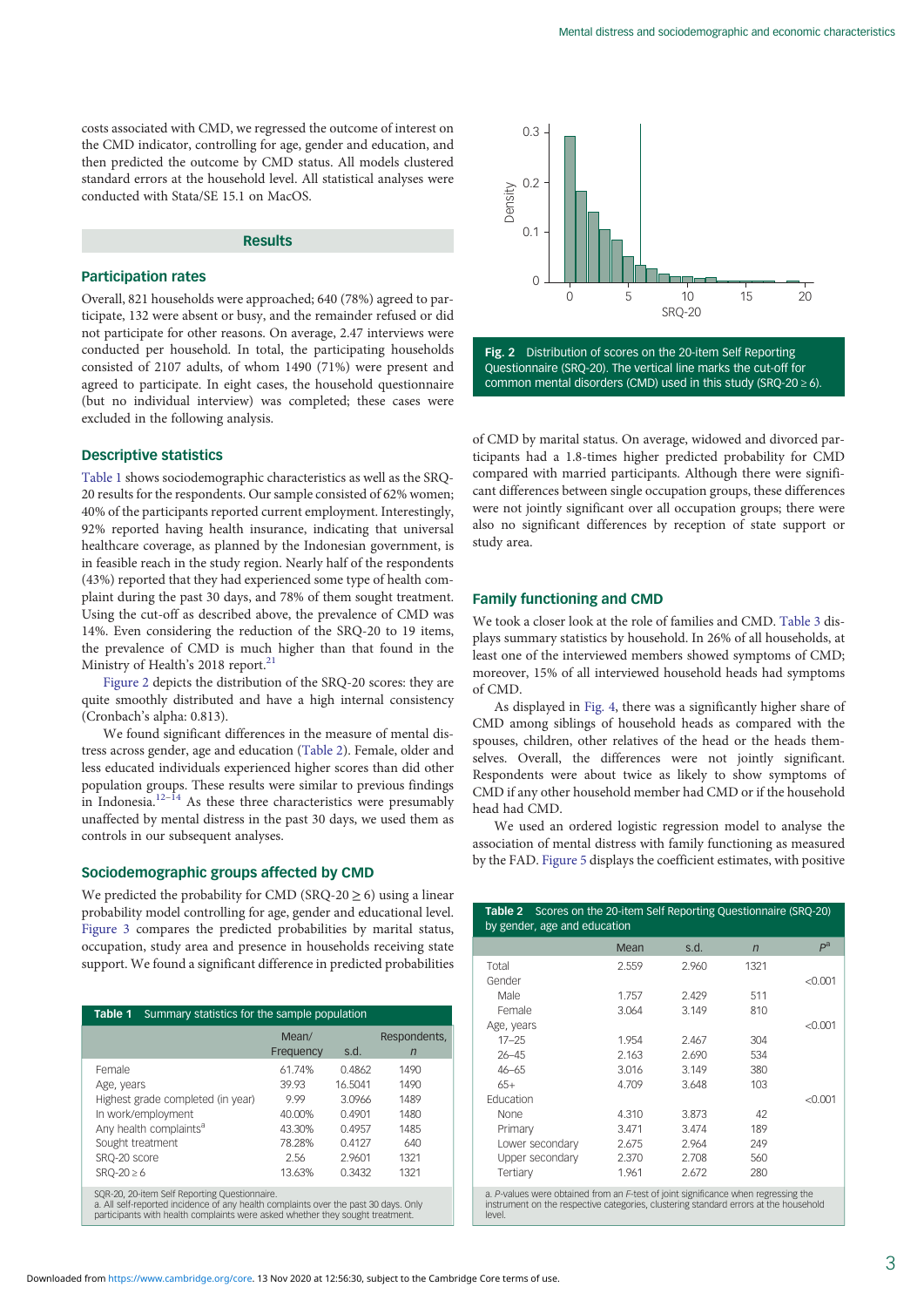<span id="page-3-0"></span>

Fig. 3 Predicted probabilities of common mental disorders (CMD) by marital status, occupation, state support and study area. Predicted probabilities were obtained by employing a linear probability model regressing the indicator of CMD (i.e. SRQ-20 ≥ 6) on the characteristic of interest controlling for gender, age and education. The model was then used to predict probabilities over each category of the characteristic of interest. Standard errors were clustered at the household level; 95% confidence intervals are displayed. Asterisks indicate significant differences between categories, with \*P < 0.05. Div., divorced; Wid., widowed. Numerical results are shown in supplementary Table 3.

coefficients indicating a higher propensity to agree with the specific statement. Marginal effects are reported in supplementary Table 5.

People with CMD were significantly more likely to perceive their families as performing well regarding several aspects in the dimensions of affective involvement and behaviour control. This is somewhat surprising, considering findings from the wider literature, which indicate that mental disorders are negatively correlated with family functioning.<sup>[6](#page-6-0)</sup>

## Costs associated with CMD

We next turned to the possible financial burden of mental distress by investigating its association with working status, working hours, working days, monthly pay and disturbance of daily tasks. To estimate the association of mental distress, we regressed the outcomes of interest on the binary indicator for CMD and predicted the outcome of interest by CMD status. Associations with work characteristics are shown in [Table 4.](#page-5-0) Working status, working days, working hours and earnings were not significantly associated with CMD.

Mental distress in the form of negative feelings can substantially affect work productivity. Participants with elevated mental distress were four times more likely to report any impact of negative feelings on their work than did their counterparts  $(P < 0.01)$ . Over the past 30 days, an average of 1.5 more days were affected than was the case

| Family characteristics of the study sample by household<br>Table 3                                                                                           |                                                    |                                            |                                        |
|--------------------------------------------------------------------------------------------------------------------------------------------------------------|----------------------------------------------------|--------------------------------------------|----------------------------------------|
|                                                                                                                                                              | Mean/<br>Frequency                                 | s.d.                                       | Observations,<br>n                     |
| Number of household members<br>Number of conducted interviews<br>Any members with CMD<br>Number of members with CMD<br>Head was interviewed<br>Head with CMD | 4.56<br>2.36<br>25.64%<br>0.31<br>65.51%<br>14.68% | 192<br>147<br>0.44<br>0.58<br>0.48<br>0.35 | 632<br>632<br>589<br>589<br>632<br>361 |
| CMD, common mental disorders.                                                                                                                                |                                                    |                                            |                                        |

for their counterparts ( $P < 0.01$ ). They were nearly four times more likely to seek treatment owing to these feelings ( $P < 0.01$ ); however, they also more often reported that physical problems were the main cause of these feelings  $(P < 0.01)$ .

Finally, we examined the differences in health complaints and treatments sought for individuals with CMD; the results are depicted in [Table 5](#page-5-0). Individuals with mental distress were twice as likely to have had a health complaint during the past 30 days ( $P$  < 0.01) and 1.8 times ( $P < 0.05$ ) more likely to attend private practices than did their counterparts. There were no economically meaningful differences in time spent seeking treatment, but people with CMD ( $P < 0.05$ ) paid on average twice the treatment costs of their counterparts.

# **Discussion**

Common mental disorders constitute a substantial share of the global burden of disease. Previous evidence from LMICs suggests that disadvantaged socioeconomic groups might be especially vulnerable to CMD. Moreover, studies from high-income countries show that people with CMD can face considerably higher direct and indirect costs than their non-affected counterparts. Although there is evidence of a correlation between CMD and poverty proxies in LMICs, analyses of associated costs are still rare.<sup>10</sup>

In our study, we used a population-based household survey to identify the affected groups and the associated financial and healthcare costs in Aceh, Indonesia. Using the SRQ-20, we found a prevalence of common mental disorders of 14% in our study sample, with higher scores among female, older and less educated participants. Widowed and divorced respondents were twice as likely as married respondents to have CMD. The association of CMD with gender, education and marital status confirms findings from other low- and middle-income settings and in Indonesia.<sup>[11](#page-6-0)-[14,](#page-6-0)[32](#page-7-0)</sup> However, evidence on the gradient of age is very mixed in other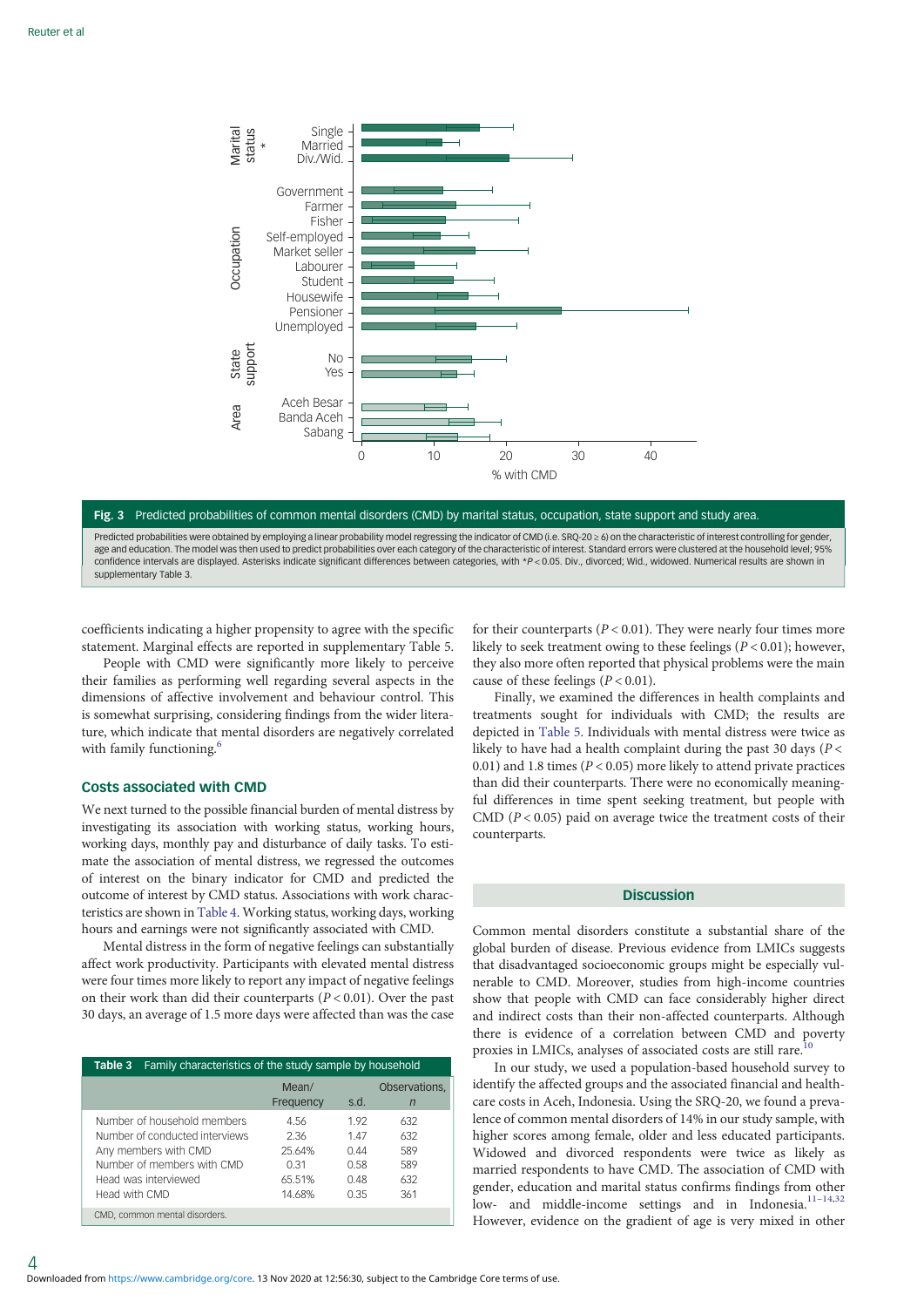<span id="page-4-0"></span>

# Fig. 4 Predicted probabilities of common mental disorders (CMD) by family characteristics.

Predicted probabilities were obtained by employing a linear probability model regressing the indicator of CMD (i.e. SRQ-20 ≥ 6) on the characteristic of interest controlling for gender, age and education. The model was then used to predict probabilities over each category of the characteristic of interest. Standard errors were clustered at the household level; 95% confidence intervals are displayed. Asterisks indicate significant differences between categories, with \*\*P < 0.01. Numerical results are shown in supplementary Table 4.



## Fig. 5 Correlation of common mental disorders (CMD) with responses to McMaster Family Assessment Device (FAD) items.

Coefficient estimates from an ordered logistic model regressing FAD items on the CMD indicator (i.e. SRQ-20 ≥ 6) controlling for gender, age and education. Standard errors are clustered at the household level. The answer scale ranges from 1, strongly disagree to 4, strongly agree. Positive coefficients indicate a higher likelihood to agree with a statement,<br>95% confidence intervals are displayed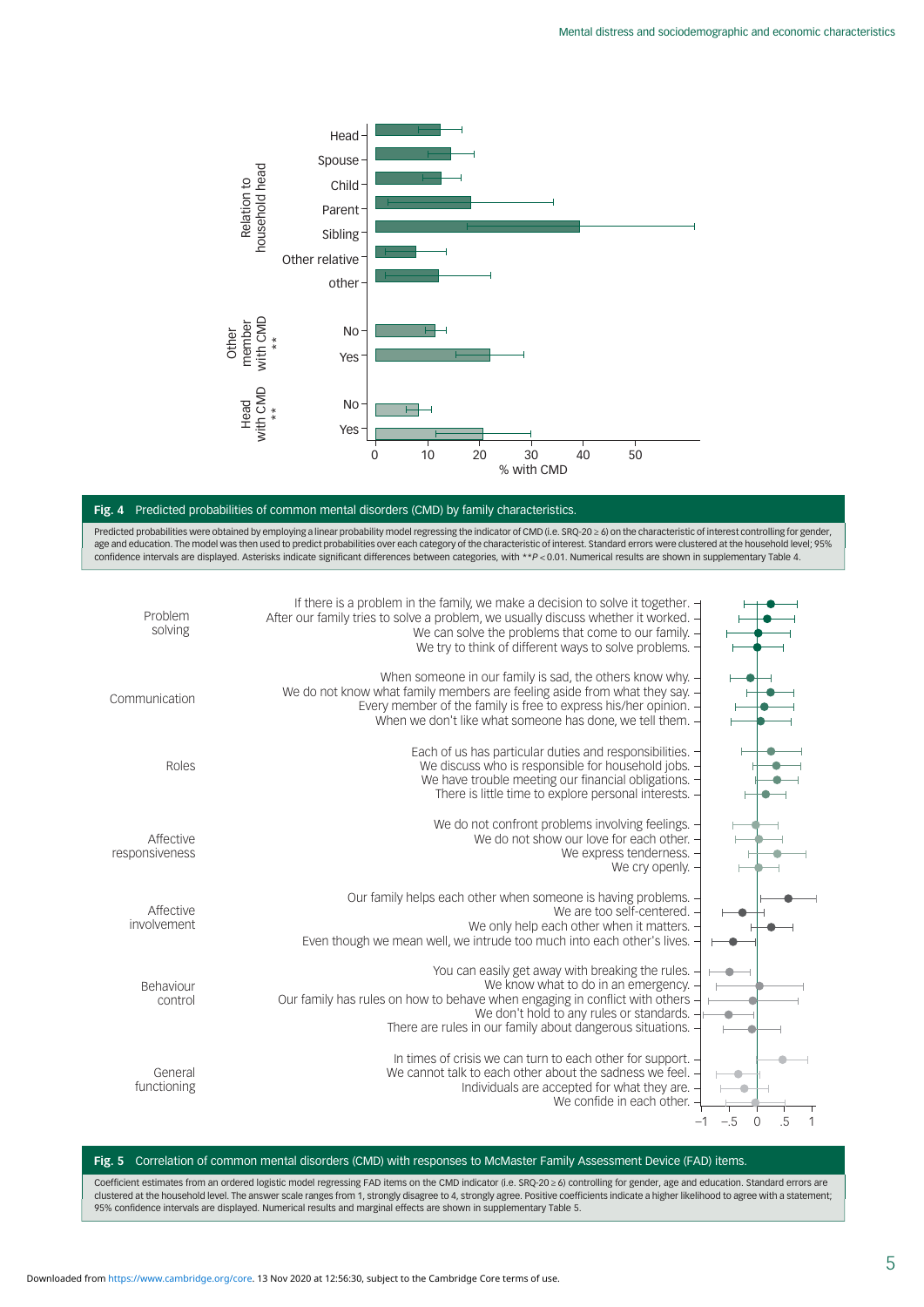<span id="page-5-0"></span>

| Differences in work characteristics <sup>a</sup><br>Table 4                                                                                                                                                                                                                                                                                                                                                                                                                                                               |                                                                                   |                                                                                                                                                                                              |                                  |                                                           |
|---------------------------------------------------------------------------------------------------------------------------------------------------------------------------------------------------------------------------------------------------------------------------------------------------------------------------------------------------------------------------------------------------------------------------------------------------------------------------------------------------------------------------|-----------------------------------------------------------------------------------|----------------------------------------------------------------------------------------------------------------------------------------------------------------------------------------------|----------------------------------|-----------------------------------------------------------|
|                                                                                                                                                                                                                                                                                                                                                                                                                                                                                                                           | $SRO-20 \ge 6$                                                                    |                                                                                                                                                                                              |                                  |                                                           |
|                                                                                                                                                                                                                                                                                                                                                                                                                                                                                                                           | <b>No</b>                                                                         | Yes                                                                                                                                                                                          | P                                | Observations, n                                           |
| Is working<br>Working days/week<br>Working hours/week<br>Log of earnings<br>Daily tasks affected<br>Affected days<br>Sought treatment<br>owing to feelings<br>Feelings caused by<br>physical problems                                                                                                                                                                                                                                                                                                                     | 0.42(0.01)<br>5.87 (0.05)<br>0.07(0.01)<br>0.28(0.05)<br>0.07(0.01)<br>0.02(0.00) | 0.35(0.03)<br>5.69(0.21)<br>32.13 (1.09) 35.04 (3.50)<br>14.29 (0.04) 13.99 (0.16)<br>$0.29(0.04)$ < $0.001**$<br>$1.78(0.32)$ < 0.001**<br>$0.26(0.04)$ <0.001**<br>$0.24$ (0.03) < 0.001** | 0.061<br>0.422<br>0.419<br>0.068 | 1313<br>519<br>504<br>520<br>1308<br>1311<br>1316<br>1314 |
| SQR-20, 20-item Self Reporting Questionnaire.<br>a. Predicted outcomes for each characteristic of interest are obtained by regressing the<br>characteristic of interest on the common mental disorders (CMD) indicator (i.e. SRQ-20 $\geq$ 6)<br>controlling for gender, age and education. Then, the model is used to predict outcomes by<br>CMD status. Standard errors (shown in parentheses) are clustered at the household level.<br>Asterisks indicate significant differences between categories, with **P < 0.01. |                                                                                   |                                                                                                                                                                                              |                                  |                                                           |

studies from Indonesia: our results match the findings from Das et al  $(2007)^{33}$  $(2007)^{33}$  $(2007)^{33}$  but contradict findings by Peltzer & Pengpid  $(2018)^{15}$  $(2018)^{15}$  $(2018)^{15}$  that showed higher CMD in younger respondents. In India, respondents below 30 years of age were at significantly lower risk for depressive disorders, but differences between older age cohorts were not significant.<sup>[32](#page-7-0)</sup> The World Mental Health Surveys did not find any age gradient for LMICs.<sup>34</sup>

We also found that the probability of CMD nearly doubled when another household member showed symptoms of CMD, which is in line with the literature. $33$  Surprisingly, our results show that individuals with CMD reported better family functioning regarding affective involvement and behaviour control compared with their unaffected counterparts. This contradicts findings from studies in other countries;  $6-8,35$  $6-8,35$  $6-8,35$  $6-8,35$  it is unclear whether this difference stems from the fact that our study is population-based, whereas all other studies compare clinical and non-clinical samples or only consider the affected population. Further studies on a similar topic might consider comparing the condition of the participants in clinical and community settings.

In line with the literature, our study indicates that people with CMD are affected in their productivity and physical well-being.<sup>[4,5](#page-6-0),[9](#page-6-0)-</sup> <sup>[12](#page-6-0)[,35,36](#page-7-0)</sup> Their daily activities are more severely disturbed by negative emotions, but this is attributed to physical problems; in addition, they are twice as likely to have health complaints. Compared with other people who sought treatment, participants with CMD faced twice the treatment costs. Independent of the direction of causality, this signals a vulnerability of people with mental distress to poverty; indeed, a correlation between poverty and CMD is very common in LMICs.<sup>[10](#page-6-0)</sup> Although disentangling the causal directions is challenging, longitudinal evidence suggests that both might interact in a vicious cycle. $37$  This would exacerbate any excess costs found in cost-of-illness studies. These costs also transform to the societal level: the societal costs of mental distress were estimated in 2010 to be 1.5% of the annual global gross domestic product (GDP).<sup>38</sup> Nevertheless, treatment possibilities can be comparatively cheap: cost-effective interventions for mental, neurological and substance use disorders are estimated to cost US\$3-4 per capita per year in LMICs.<sup>39</sup> Moreover, previous studies showed that mental health interventions can effectively break the vicious cycle of poverty and mental illness.<sup>4</sup> Policies to combat the burden of mental disorders are thus economically feasible, and policy stakeholders should react to decrease the individual and societal economic burden of mental distress.

# **Limitations**

A few limitations are noteworthy: our analyses focus on associations instead of causalities. For example, it is unclear whether CMD cause lower productivity, or whether lower productivity gives rise to CMD, or both. Moreover, elevated mental distress also coincides with the occurrence of general health problems, and negative emotions are reported to be caused by physical problems. This raises the question of whether the SRQ-20 proxies physical health rather than mental health. This is difficult to disentangle, as several of the items ask for symptoms that could also have physical causes. On the other hand, the association of physical with mental conditions has been shown frequently in clinical settings and population-wide; $5$  again, the direction of causality is not always clear.

Our data are additionally constrained in several dimensions. First, despite the random sampling, female and unemployed participants are overrepresented in our sample. We partly adjusted for this by controlling for gender, age and education, but household members who did not participate (mostly owing to absence) might show a systematically different burden of mental distress. Still, as on average more than 70% of all adult household members participated in the survey, we are confident that the loss of representativeness in the targeted study sample is not too large. Second, our study took place in an urban and peri-urban setting; treatment costs might be higher and labour market options less diverse in more remote areas, potentially changing the cost pattern of mental distress.

| <b>Table 5</b> Differences in healthcare seeking <sup>a</sup> |                                                                                                    |                 |                |                 |
|---------------------------------------------------------------|----------------------------------------------------------------------------------------------------|-----------------|----------------|-----------------|
|                                                               | $S RQ-20 \ge 6$                                                                                    |                 |                |                 |
|                                                               | <b>No</b>                                                                                          | <b>Yes</b>      | $\overline{P}$ | Observations, n |
| Any health complaint                                          | 0.349(0.015)                                                                                       | 0.681(0.031)    | $< 0.001**$    | 1317            |
| Sought treatment                                              | 0.757(0.023)                                                                                       | 0.823(0.033)    | 0.095          | 517             |
| Number of facilities                                          | 1.119 (0.022)                                                                                      | 1.190 (0.043)   | 0.147          | 398             |
| Primary health centre                                         | 0.455(0.034)                                                                                       | 0.487(0.047)    | 0.580          | 398             |
| Government clinic                                             | 0.142(0.023)                                                                                       | 0.162(0.037)    | 0.646          | 398             |
| Private clinic                                                | 0.027(0.012)                                                                                       | 0.020(0.012)    | 0.634          | 398             |
| Private practice                                              | 0.141(0.024)                                                                                       | 0.248(0.041)    | $0.020*$       | 398             |
| Joint clinic/practice                                         | 0.247(0.028)                                                                                       | 0.211(0.040)    | 0.441          | 398             |
| Traditional healer                                            | 0.049(0.014)                                                                                       | 0.020(0.016)    | 0.212          | 398             |
| Travel time, min                                              | 15.926 (0.907)                                                                                     | 16.623 (1.793)  | 0.720          | 376             |
| Waiting time, min                                             | 29.370 (4.478)                                                                                     | 29.654 (5.782)  | 0.970          | 374             |
| Treatment time, min                                           | 10.696 (0.755)                                                                                     | 13.471 (1.473)  | 0.101          | 375             |
| Travel costs, k IDR                                           | 17.125 (2.827)                                                                                     | 28.936 (7.601)  | 0.157          | 377             |
| Treatment costs, k IDR                                        | 23.702 (4.640)                                                                                     | 49.500 (11.435) | $0.024*$       | 373             |
| Medication costs, k IDR                                       | 52.390 (14.341)<br>COB OC OCHAIN C-ICB-2-2-Har Out officer that LIBB Harrisonal traditional models | 63.792 (17.172) | 0.623          | 377             |

SQR-20, 20-item Self Reporting Questionnaire; k IDR, thousand Indonesian rupiah.<br>a. Predicted outcomes for each characteristic of interest were obtained by regressing the characteristic of interest on the common mental dis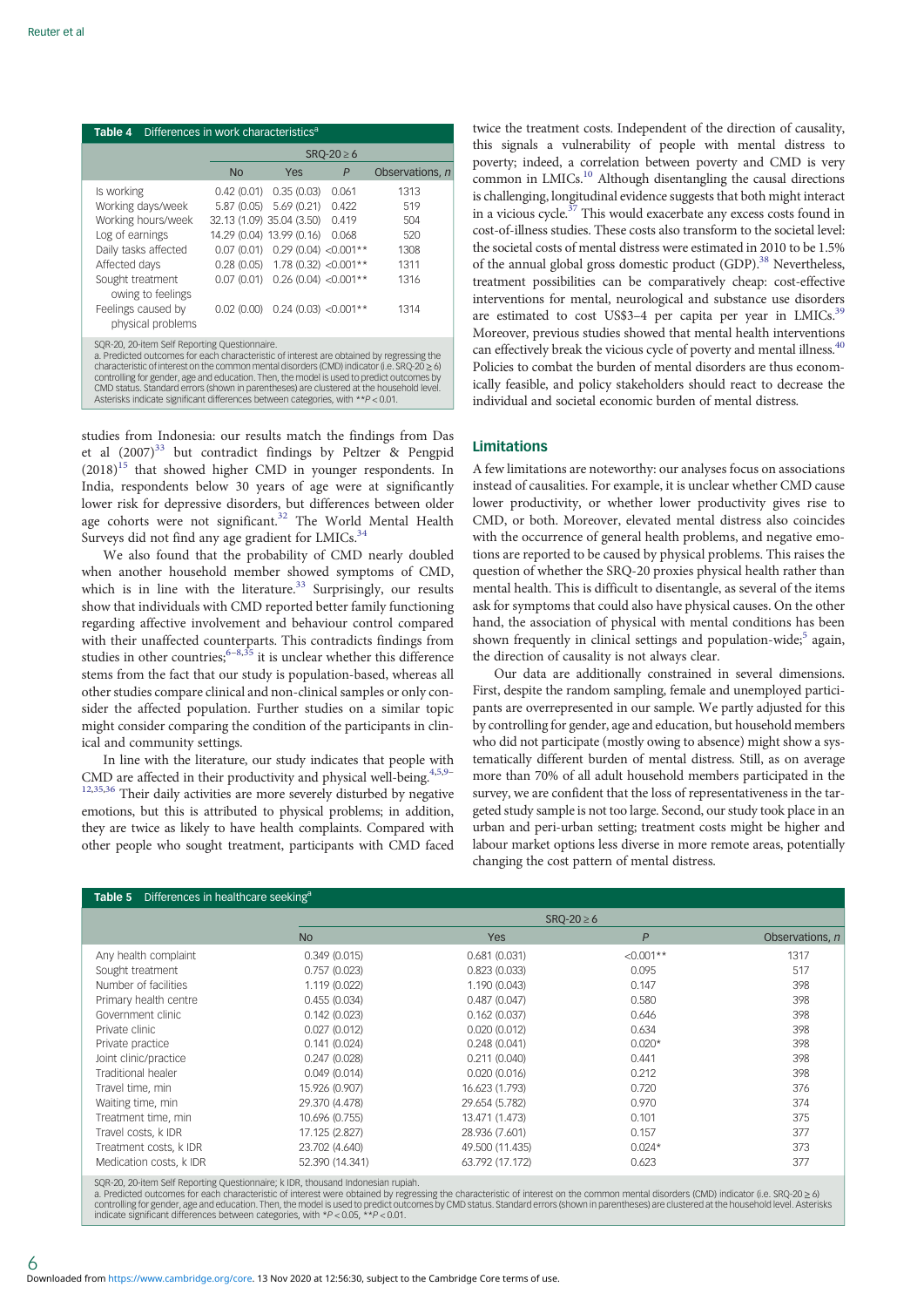<span id="page-6-0"></span>Finally, the province of Aceh might not be representative of all Indonesian regencies. It is one of five provinces with special autonomy rights and the only regency in Indonesia where Sharia law is in place. The region was the setting of a long conflict between autonomous groups and the central government in Jakarta, and it was devastated by the Indian Ocean tsunami in 2004. Although Indonesia is frequently hit by natural disasters, this tsunami stood out in terms not only of casualties and destruction, but also inflow of international aid. This context might have caused a higher prevalence of mental distress compared with other regions but might also have created more opportunities to cope with the shock compared with other disasters.

## Implications

Our finding that people from disadvantaged groups are significantly more likely to have common mental disorders stresses the importance of low-threshold and affordable mental healthcare. Despite different policy efforts in Aceh in the past years, the prevalence of mental distress is substantial. In light of a double burden of physical and psychological conditions, accessible, adequate and financially feasible healthcare is important, independent of the direction of causality. Although Indonesia is on its way to establishing universal healthcare, the difference in treatment costs for people with mental distress is still considerable; more efforts to decrease out-of-pocket payments are needed. Also, to the extent that mental illness affects work productivity, early detection and treatment are important to prevent financial strains during the progression of the disorder. Although the causality might run both ways, this vicious cycle can be broken through mental health interventions. Putting mental health on the policy agenda can thus yield improvements in the dimensions of mental, physical and financial well-being.

**Anna Reuter D**, MA, Department of Economics & Centre for Modern Indian Studies University of Göttingen, Germany; **Sebastian Vollmer D**, Department of Economics & Centre for Modern Indian Studies, University of Göttingen, Germany; A. Aiyub, MSc, Department of Psychiatry and Mental Health Nursing, Universitas Syiah Kuala, Banda Aceh, Indonesia; Suryane Sulistiana Susanti, PhD, Department of Community Nursing, Universitas Syiah Kuala, Banda Aceh, Indonesia; M. Marthoenis (D. MSc, MPH Department of Psychiatry and Mental Health Nursing, Universitas Syiah Kuala, Banda Aceh, Indonesia

Correspondence: Dr Marthoenis. Email: [marthoenis@unsyiah.ac.id](mailto:marthoenis@unsyiah.ac.id)

First received 22 Jul 2020, final revision 14 Sep 2020, accepted 15 Sep 2020

# Supplementary material

Supplementary material is available online at [https://doi.org/10.1192/bjo.2020.108.](https://doi.org/10.1192/bjo.2020.108)

## Data availability

Owing to the restrictions related to protection of participants' privacy, the data that support the findings of this study are not publicly available. The data are available only from the corresponding author (M.M.), on reasonable request.

#### Author contributions

All authors contributed to the conception and design of the study; M.M., A.R., S.S.S. and A.A. conducted data collection; A.R. analysed and drafted the initial manuscript; A.R. and S.V took part in the interpretation of the data; and all authors contributed to the drafting and revision of the manuscript.

## Funding

This study was financially supported by the University of Gottingen.

#### Declaration of interest

None.

ICMJE forms are in the supplementary material, available online at [https://doi.org/10.1192/](https://doi.org/10.1192/bjo.2020.108) [bjo.2020.108.](https://doi.org/10.1192/bjo.2020.108)

#### References

- 1 GBD 2016 Disease and Injury Incidence and Prevalence Collaborators et al. Global, regional, and national incidence, prevalence, and years lived with disability for 328 diseases and injuries for 195 countries, 1990–2016: a systematic analysis for the Global Burden of Disease Study 2016. Lancet 2017; 390: 1211–59.
- 2 Thornicroft G, Chatterji S, Evans-Lacko S, Gruber M, Sampson N, Aguilar-Gaxiola S, et al. Undertreatment of people with major depressive disorder in 21 countries. Br J Psychiatry 2017; 210: 119–24.
- 3 Alonso J, Liu Z, Evans-Lacko S, Sadikova E, Sampson N, Chatterji S, et al. Treatment gap for anxiety disorders is global: results of the World Mental Health Surveys in 21 countries. Depress Anxiety 2018; 35: 195–208.
- 4 Kessler RC. The costs of depression. Psychiatr Clin 2012; 35: 1–14.
- 5 Scott KM, Lim C, Al-Hamzawi A, Alonso J, Bruffaerts R, Caldas-de-Almeida JM, et al. Association of mental disorders with subsequent chronic physical conditions: world mental health surveys from 17 countries. JAMA Psychiatry 2016; 73: 150–8.
- 6 Friedmann MS, McDermut WH, Solomon DA, Ryan CE, Keitner GI, Miller IW. Family functioning and mental illness: a comparison of psychiatric and nonclinical families. Fam Process 1997; 36: 357–67.
- 7 Du N, Ran M-S, Liang S-G, SiTu M-J, Huang Y, Mansfield AK et al. Comparison of family functioning in families of depressed patients and nonclinical control families in China using the Family Assessment Device and the Family Adaptability and Cohesion Evaluation Scales II. Ann Clin Psychiatry 2014; 26: 47–56.
- 8 Keitner I. Family functioning and major depression: an overview. AJP 1990; 147: 1128–37.
- 9 König H, König H-H, Konnopka A. The excess costs of depression: a systematic review and meta-analysis. Epidemiol Psychiatr Sci 2019; 29: e30.
- 10 Lund C, Breen A, Flisher AJ, Kakuma R, Corrigall J, Joska JA, et al. Poverty and common mental disorders in low and middle income countries: a systematic review. Soc Sci Med 2010; 71: 517–28.
- 11 Levinson D, Lakoma MD, Petukhova M, Schoenbaum M, Zaslavsky AM, Angermeyer M, et al. Associations of serious mental illness with earnings: results from the WHO World Mental Health surveys. Br J Psychiatry 2010; 197: 114–21.
- 12 Das J, Do O-T, Friedman J, McKenzie D, Mental health patterns and consequences: results from survey data in five developing countries. World Bank Econ Rev 2009; 23: 31–55.
- 13 Hanandita W, Tampubolon G. Does poverty reduce mental health? An instrumental variable analysis. Soc Sci Med 2014; 113: 59–67.
- 14 Tampubolon G, Hanandita W. Poverty and mental health in Indonesia. Soc Sci Med 2014; 106: 20–7.
- 15 Peltzer K, Pengpid S. High prevalence of depressive symptoms in a national sample of adults in Indonesia: childhood adversity, sociodemographic factors and health risk behaviour. Asian J Psychiatr 2018; 33: 52–9.
- 16 Marthoenis M, Yessi S, Aichberger MC, Schouler-Ocak M. Mental health in Aceh Indonesia: a decade after the devastating tsunami 2004. Asian J Psychiatr 2016; 19: 59–65.
- 17 Prasetiyawan VE, Maramis A, Keliat BA. Mental health model of care programmes after the tsunami in Aceh, Indonesia. Int Rev Psychiatry 2006; 18: 559–62.
- 18 Puteh I, Marthoenis M, Minas H, Aceh Free Pasung: releasing the mentally ill from physical restraint. Int J Ment Health Syst 2011; 5: 10.
- 19 Kementerian Kesehatan [Ministry of Health]. Riset Kesehatan Dasar (RISKESDAS) Nasional 2007 [Basic Health Research (RISKEDAS) 2007]. Badan Penelitian dan Pengembangan Kesehatan, 2007 [Health Research and Development Agency, 2007].
- 20 Kementerian Kesehatan [Ministry of Health]. Riset Kesehatan Dasar (RISKESDAS) 2013 [Basic Health Research (RISKEDAS) 2013]. Badan Penelitian dan Pengembangan Kesehatan, 2013 [Health Research and Development Agency, 2013].
- 21 Kementerian Kesehatan [Ministry of Health]. Riset Kesehatan Dasar (RISKEDAS) 2018 [Basic Health Research (RISKEDAS) 2018]. Badan Penelitian dan Pengembangan Kesehatan, 2018 [Health Research and Development Agency, 2018].
- 22 Marthoenis M, Aichberger MC, Schouler-Ocak M. Patterns and determinants of treatment seeking among previously untreated psychotic patients in Aceh province, Indonesia: a qualitative study. Scientifica 2016; 2016: 1–7.
- 23 BPS Kabupaten Aceh Besar [The Central Bureau of Statistics (BPS) Aceh Besar District]. Kependudukan [Demography]. BPS, 2015 ([https://acehbesarkab.bps.](https://acehbesarkab.bps.go.id/subject/12/kependudukan.html) [go.id/subject/12/kependudukan.html](https://acehbesarkab.bps.go.id/subject/12/kependudukan.html)) [Accessed 20 Jan 2019].
- 24 BPS Kota Banda Aceh [The Central Bureau of Statistics (BPS) Banda Aceh Municipality]. Kependudukan [Demography]. BPS, 2015 [\(https://bandaaceh](https://bandaacehkota.bps.go.id/subject/12/kependudukan.html)[kota.bps.go.id/subject/12/kependudukan.html](https://bandaacehkota.bps.go.id/subject/12/kependudukan.html)) [Accessed 30 Jan 2019].